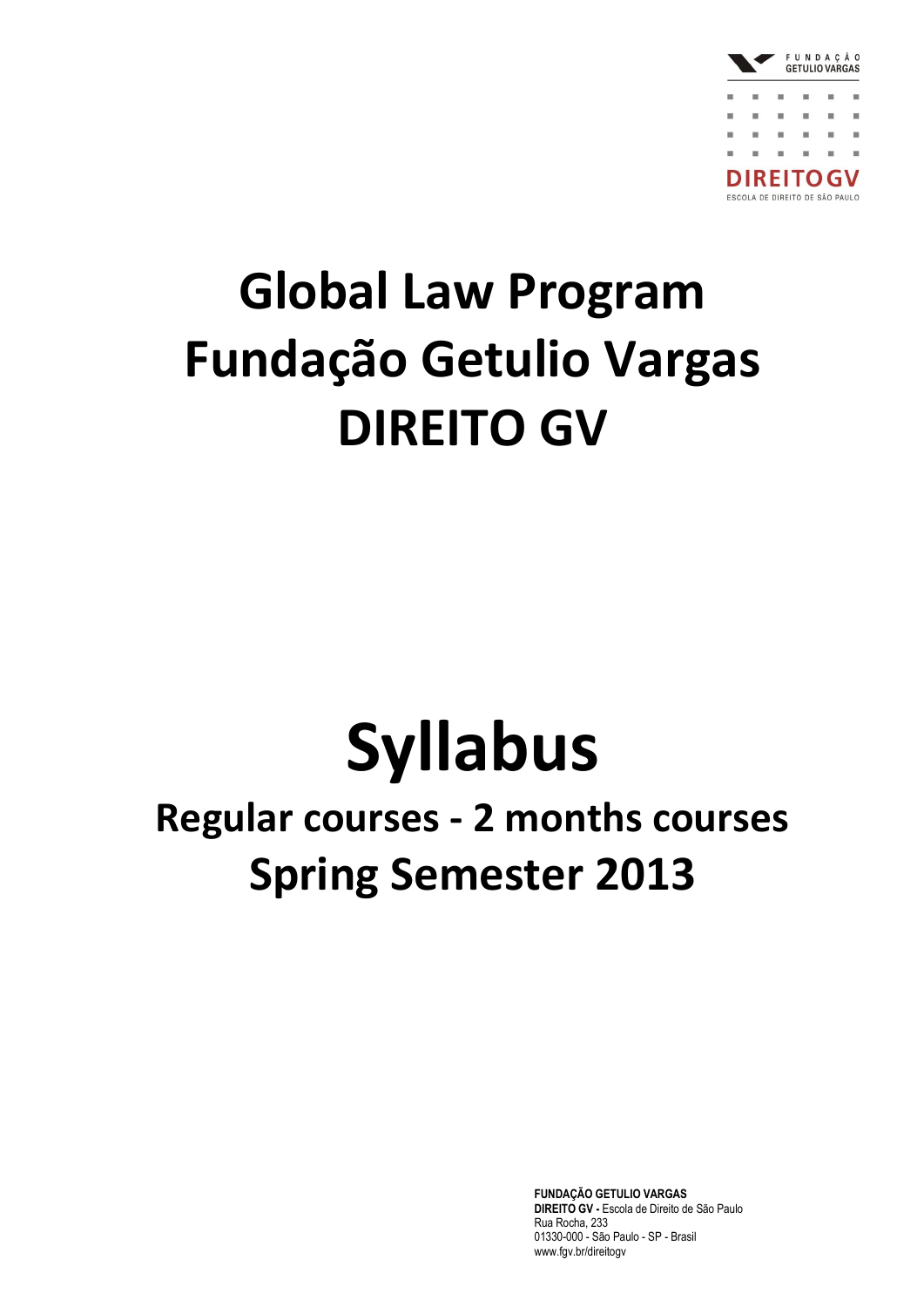

**Course**: Introduction to Brazilian Legal System **Professor**: Thiago Reis and Flavio Rubinstein **Workload**: 30 hours **Credits**: 2

### Overview:

The course offers an overview of the Brazilian legal system, focusing particularly on the normative structures of constitutional and private law. The purpose of the first 5 weeks is to introduce students from other legal cultures to the particularities of the Brazilian legal system, to its historical and institutional background as well as to the main concerns of Brazilian legal scholars and practitioners today. The course will definitely have a comparative approach and will try to integrate the students' experiences in their home countries into their comprehension of Brazilian law, for instance by focusing on the international circulation of legal models and ideas in modern legal systems. The subpart of the *Introduction to Brazilian Legal System* discipline provides an overview of the basic concepts underlying Brazilian tax law. Subjects covered in this introductory course include the assignment of federal and subnational taxes, the main principles and rules of individual and corporate taxation and the tax law treatment of inbound and outbound transactions and investments. Special emphasis is placed on selected issues of Brazilian taxation with an international impact.

The course aims to develop on students knowledge on the various sources and core concepts of Brazilian tax law, as well as critical analytical skills on the structure of the Brazilian tax system and its policy implications, with a special emphasis on inbound and outbound transactions and investments.

### **References:**

- $\checkmark$  VIEIRA, Oscar Vilhena. Inequality and the subversion of the rule of law. In: Sur. International Journal on Human Rights, Nr. 6, year 4 (2007), pp. 26-47. Available at:<http://ref.scielo.org/n6xbsq>
- ZIMMERMANN, Augusto. How Brazilian judges undermine the rule of law: a critical appraisal. In: International Trade and Business Law Review 11 (2008), pp. 179-217. Available at: <http://www.profpito.com/ITBLRBrazilianJudiciaryZimmermann.pdf>
- LOPES, José Reinaldo de Lima. Brazilian courts and social rights: a case study revisited. In: Roberto Gargarella; Pilar Domingo; Theunis Roux (Eds.). Courts and social transformation in new democracies: an institutional voice for the poor? Aldershot: Ashgate, 2006, p. 185-212.
- $\checkmark$  BARROSO, Luis Roberto. Brazil's Constitution of 1988 on its twenty first-anniversary: where we stand now. In: Direitos Fundamentais & Justiça 9 (out/dez 2009), pp. 147-173.
- [http://www.dfj.inf.br/Arquivos/PDF\\_Livre/09\\_artigo\\_07.pdf](http://www.dfj.inf.br/Arquivos/PDF_Livre/09_artigo_07.pdf)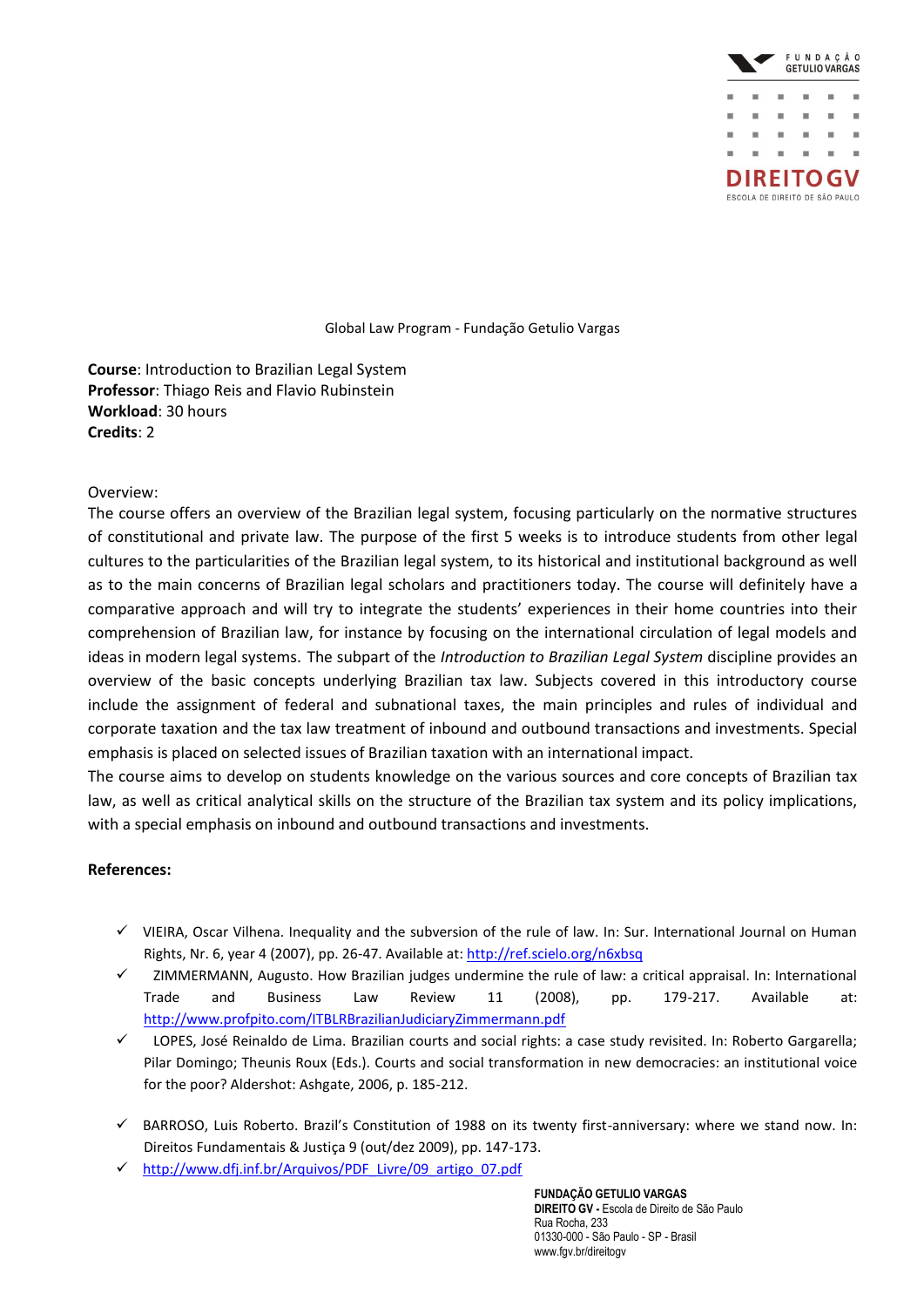

- $\checkmark$  PARGENDLER, Mariana/MARTINS-COSTA, Judith. Us et abus de la fonction punitive (dommages-intérêts punitifs et le droit brásilien). Revue internationale de droit comparé, v. 4, p. 1145-1184, 2006. Available at:
- [http://www.persee.fr/web/revues/home/prescript/article/ridc\\_0035-3337\\_2006\\_num\\_58\\_4\\_19485](http://www.persee.fr/web/revues/home/prescript/article/ridc_0035-3337_2006_num_58_4_19485)
- MACEDO Jr. Ronaldo Porto. Relational consumer contracts: new challenges for Brazilian consumer law. In: Social & Legal Studies 12:27 (2003), p. 27-53. Available at[: http://sls.sagepub.com/content/12/1/27](http://sls.sagepub.com/content/12/1/27)
- $\checkmark$  SCHAPIRO, Mario Gomes. Rediscovering the developmental path? : Development bank, law and innovation finance in the Brazilian economy. Available at:<http://hdl.handle.net/10438/7966>
- PARGENDLER, Mariana. The unintended consequences of State Ownership: the Brazilian experience. In: Theoretical Inquiries in Law, v. 13, n. 2, 2012. Available at:<http://ssrn.com/abstract=1939945>
- $\checkmark$  SALAMA, Bruno; PRADO, Viviane Muller. Legal protection of minority shareholders of listed corporations in Brazil: brief history, legal structure and empirical evidence. In: Journal of Civil Law Studies 4 (2011), pp. 147-185. Available at: [http://works.bepress.com/bruno\\_meyerhof\\_salama/18](http://works.bepress.com/bruno_meyerhof_salama/18)
- Afonso, José Roberto; Barroso, Rafael, BRAZILIAN TAX AFFAIRS (Latin American and Caribbean Law and Economics Association Annual Papers, 2007) (transcript available at: http://www.escholarship.org/uc/item/1rf7690j).
- Rubinstein, Flavio, *Brazil*, in TAX ASPECTS OF FISCAL FEDERALISM: A COMPARATIVE ANALYSIS, (Claudio Sacchetto and Gianluizi Bizzioli, ed.), Amsterdam: IBFD, (forthcoming; an electronic draft will be circulated by the professor).
- Afonso, José Roberto; Rezende, Fernando, THE BRAZILIAN FEDERATION: FACTS, CHALLENGES AND PROSPECTS (Stanford University Center for Research on Economic Development and Policy Reform, Working Paper 149, 2002) (transcript available at: http://www.stanford.edu/group/siepr/cgibin/siepr/?q=system/files/shared/pubs/papers/pdf/credpr149.pdf).
- McLure, Charles E, *The Brazilian Tax Assignment Problem: Ends, Means and Constraints*, in A REFORMA FISCAL NO BRASIL, São Paulo: Fundação Instituto de Pesquisas Econômicas, 45-71 (1993).
- Schoueri, Luís Eduardo, *National Report: Brazil*, in THE EU AND THIRD COUNTRIES: DIRECT TAXATION (Michael Lang; Pasquale Pistone, ed.), Viena: Linde, 639-681 (2007).
- CONTRIBUTION TO THE HISTORY OF TAX TREATIES: THE BRAZILIAN EXPERIENCE (2008) (transcript available at: http://www2.wu-wien.ac.at/taxlaw/events/Conferencepapers/Rust2008/NRRust2008BrazilSchoueri.pdf).
- $\checkmark$  Souza, Celina, Brazil's Tax System: The Dilemmas of Policy Reform (Fondation canadienne pour les Amériques Working Paper FPP-05-02, 2002) (transcript available at: http://www.focal.ca/pdf/brazil\_tax.pdf)
- Ter-Minassian, Teresa, *Brazil*, *in* FISCAL FEDERALISM IN THEORY AND PRACTICE (Teresa Ter-Minassian ed.), Washington: International Monetary Fund, 438-456 (1997).
- World Bank, BRAZIL: ISSUES IN FISCAL FEDERALISM (Report No. 22523-BR, 2002) (transcript available at: http://siteresources.worldbank.org/BRAZILINPOREXTN/Resources/3817166-1185895645304/4044168- 1186403960425/51IssuesFiscalFederalism.pdf).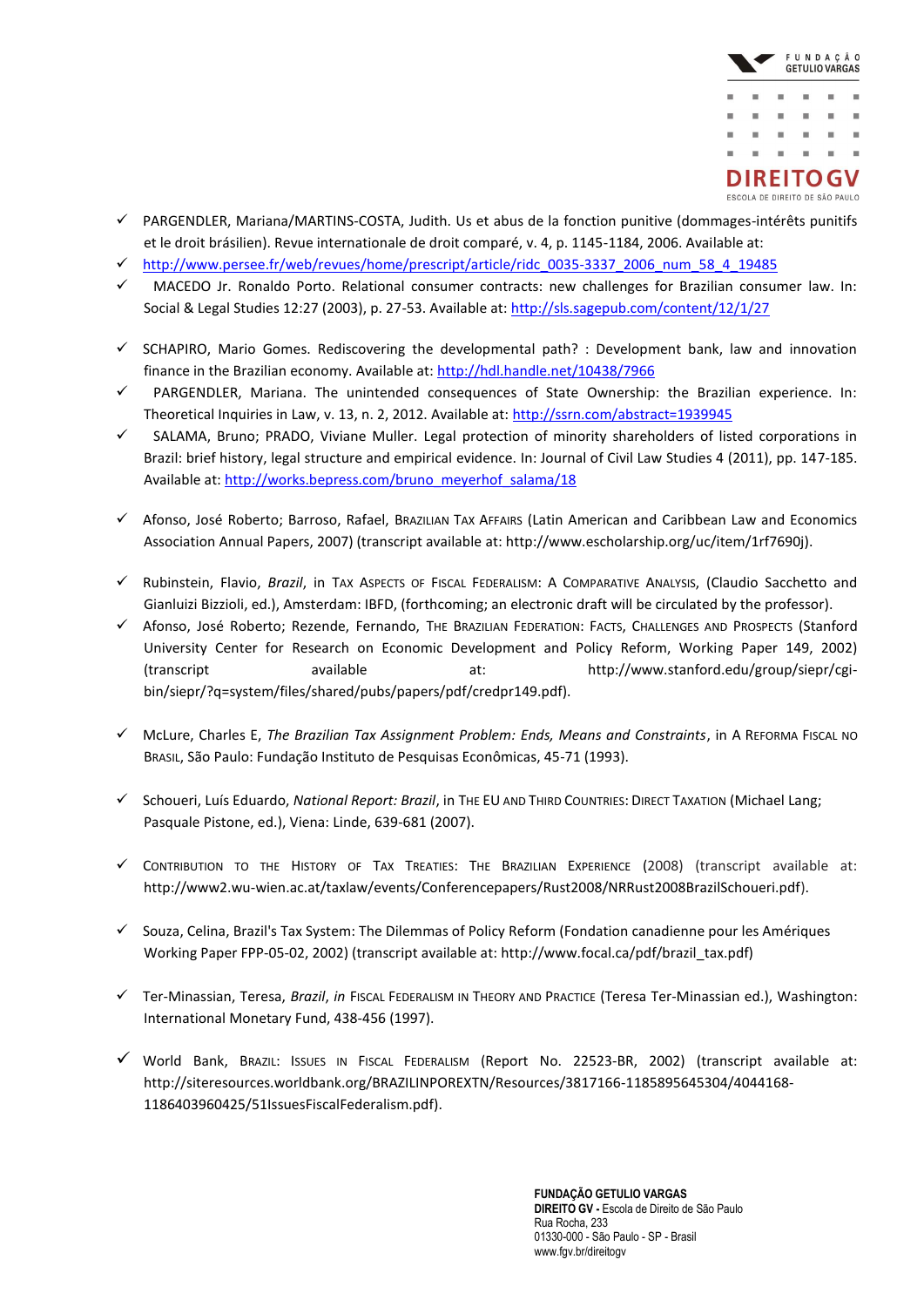

**Course**: Trends and challenges of criminal law today **Professor**: Marta Rodriguez de Assis Machado **Workload**: 30 hours **Credits**: 2

### **Overview**:

There's a general diagnosis – at least in western societies – that criminal law regulations and the intervention of its institutions have been expanded, covering new areas and affecting more and more people. This course will explore different aspects of this phenomenon, seeking to address its origins and consequences.

In order to understand the current practices of state intervention through the criminal law apparatus, we will situate them before different – concurrent and complimentary - theoretical explanations available to explain it sociologically (risk society paradigm, increase of individual responsibility, decline of the welfare state, security state's ascension etc.). Secondly, we will address the main consequences of this phenomenon, focusing on the structural challenges of criminal institutions to cope with complex innovative facts; the challenges of constraining State intervention to Constitutional standards, as well as the social consequences of the massive use of punishment and imprisonment. Brazilian case studies and data will be used to enlighten the discussions, as well as focused comparisons.

The course is structured after some key points regarding the shaping of national criminal politics today. They are all complex questions, full of nuances and allowing different point of views.

The classes will develop as a debate concerning a specific problem. All students should be prepared to participate in each class as engaged citizens in the public debate.

Each class a group of students will be previously assigned to defend one point of view or represent a specific organization or group of interest (eg. police, parliamentary, secretary of State, CEO of a private security company, economist, religious group, judge, public prosecutor etc). The others will be advocating for themselves as citizens.

Those who are assigned a specific position/ role should be able to identify the point of view, the mind frame and interests of this player and develop a coherent discourse.

In advocating for themselves or others, students should be previously prepared by the completing recommended readings. Individual complementary research is of the essence in order to gather empirical or historical data and broad the range of arguments.

### **References:**

- $\checkmark$  ARENDT, Hannah. Responsibility and Judgment. New York. Schoken Books. 2003, p. 90-94.
- $\checkmark$  ASHWORTH, Andrew, ZEDNER, Lucia. Defending the criminal law: Reflections on the Changing Character of Crime, Procedure, and Sanctions. Springer Science plus Business Media. 2007, p. 21-51.
- $\checkmark$  ASHWOTH, Andrew, ZEDNER, Lucia. Prevention and Criminalization: Justifications and Limits. New Criminal Law Review. 2012, p. 542-571.
- CALDEIRAS, Teresa P. R.,City of Walls: Crime, Segregation, Citizenship in São Paulo. University of California Press.2000, p. 213-295.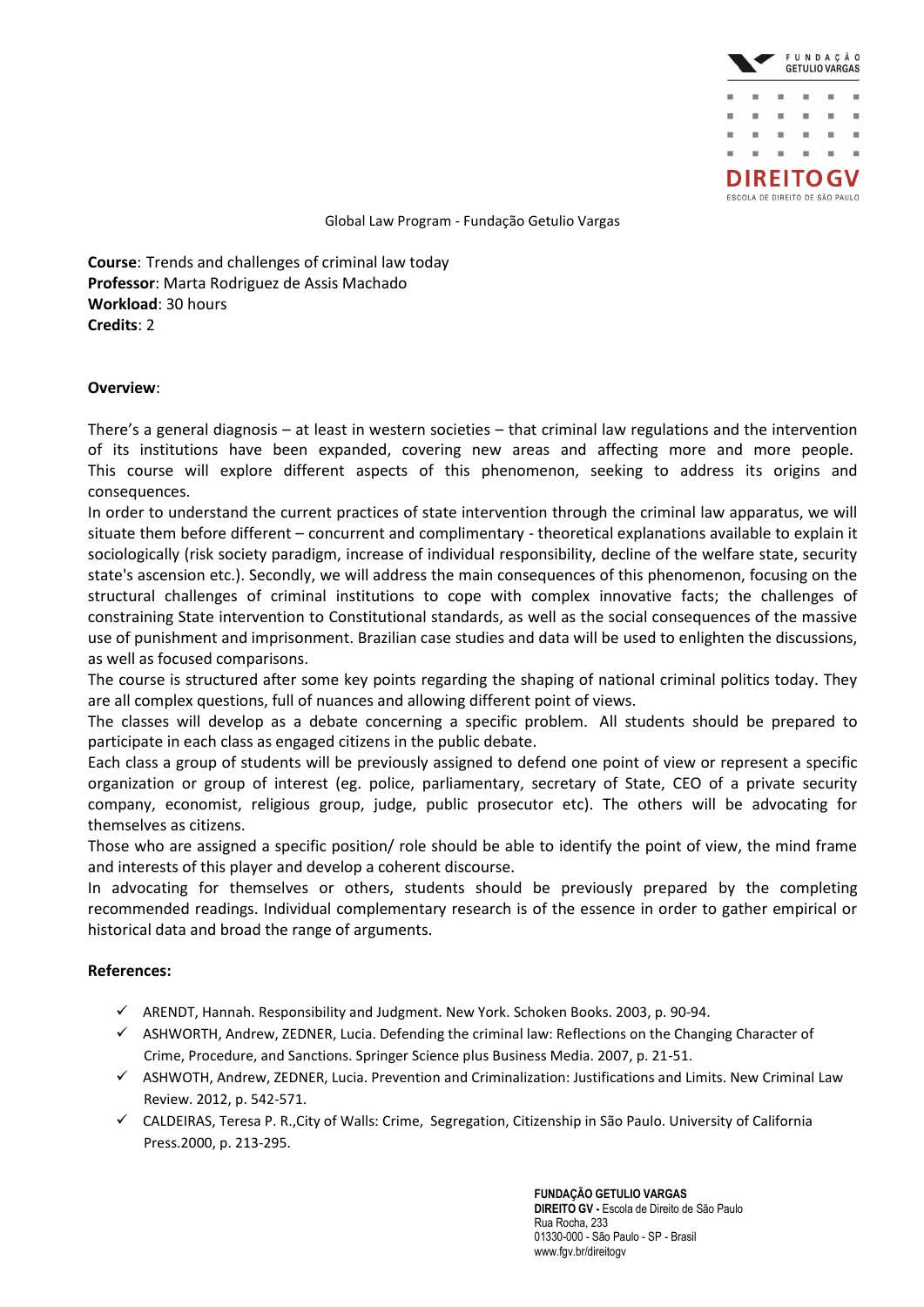

- ERICSON, V. Richard, DOYLE, Aaron. Catastrophe risk, insurance and terrorism. In: Economy and Society. Oxford. Routledge, 2004, p. 135-173.
- $\checkmark$  FERREIRA, L.; MACHADO, M.; MACHADO, M.; FERREIRA, C.. The Carandiru Massacre: Twenty Years without Attributing Responsibility. São Paulo. 2013, p. 1-41.
- GUNTHER, Klaus, World Citizens between Freedom and Security. In: Constellations Volume 12.Oxford. Blackwell Publishing. 2005, p. 379-391.
- $\checkmark$  HUSAK, Douglas. The Criminal Law as Last Resort. Oxford. Oxford University Press, 2004, p. 207-235.
- MACHADO, Maíra R. Prison State: The Challenge of Mass Incarceration, Cambridge University Press, 2008. P. 1- 13; p. 139-211.
- $\checkmark$  SIMON, Jonathan. Courts and the Penal State: Lessons from California's Decades of Prison
- $\checkmark$  Litigation and Expansion, De Gruyter. 2013, p. 252-265.
- WACQUANT, Loic, The militarization of urban marginality: Lessons from the Brazil Metropolis. In: International Political Sociology. 2008, p. 46-74.
- $\checkmark$  WALKER, Clive. Keeping Control of Terrorists without Losing Control of Constitutionalism
- $\checkmark$  Source. Stanford, Stanford Law Review, 2007, p.1395-1463.
- $\checkmark$  WILLIS, Graham D., PRADO, Mariana M. Process and pattern in Institutional Reforms: The police pacifying units in Brazil as an institutional Bypass, p. 1-29.
- $\checkmark$  ZAVERUCHA, Jorge, Military Justice in the State of Pernambuco after the Brazilian Military Regime: An Authoritarian Legacy. In: Latin American Research Review. The Latin American Studies Association. 1999, p. 43- 73.

### **Additional references:**

- $\checkmark$  ADORNO, Sérgio, SALLA, Fernando, Organized Criminality in prisons and the attacks of the PCC. São Paulo. Estudos Avançados USP, 2007, p. 7-29.
- $\checkmark$  AHEN, Robert E., The politics of Police Violence in Democratic Brazil. In: Latin American Politics and Society. Miami. Wiley. 2007, p. 141-164.
- CALDEIRAS, Teresa P. R.,City of Walls: Crime, Segregation, Citizenship in São Paulo. University of California Press.2000.
- $\checkmark$  CALDEIRAS, Tereza P.R., HOLSTON, James. Democracy and Violence in Brazil. Cambridge. Cambridge University Press.1999.
- COLE, David. Black Aliens. Stanford. Stanford Law Review, p. 953-1004.
- $\checkmark$  David Garland, Punishment and Modern Society: A Study in Social Theory
- $\checkmark$  (Chicago: University of Chicago Press, 1990)
- David Garland, The Culture of Control: Crime and Social Order in Contemporary Society (Chicago: University of Chicago Press, 2001).
- $\checkmark$  DAVIS, Mike. Beyond Blade Runner: Urban Control, The Ecology of Fear (1992)
- DWORKIN, R. Introduction. ARGENTINE NATIONAL COMISSION ON DISAPPEARED, Nunca Mas: The Report of the Argentine National Comission on the Disappeared.
- MOISES, Jose A., MARTINEZ-ALIER, Verena. Urban Transport and Popular Violence: The Case of Brazil. In: Past and Present. Oxford. Oxford University Press. 1980, p. 174-192.
- ORENTLICHER, Diane F. The Duty to Prosecute Human Rights Violations of a Prior Regime. In: The Yale Journal Vol. 100. The Yale Journal Company. 1991, p. 2537-2615.
- $\checkmark$  SIMON, Jonathan. Gimme Shelter: Mass Incarceration and the Criminology of the Housing Boom.
- $\checkmark$  In: Architecture and justice: judicial meanings in the public realm 177.Ashgate.2013, p. 177-188.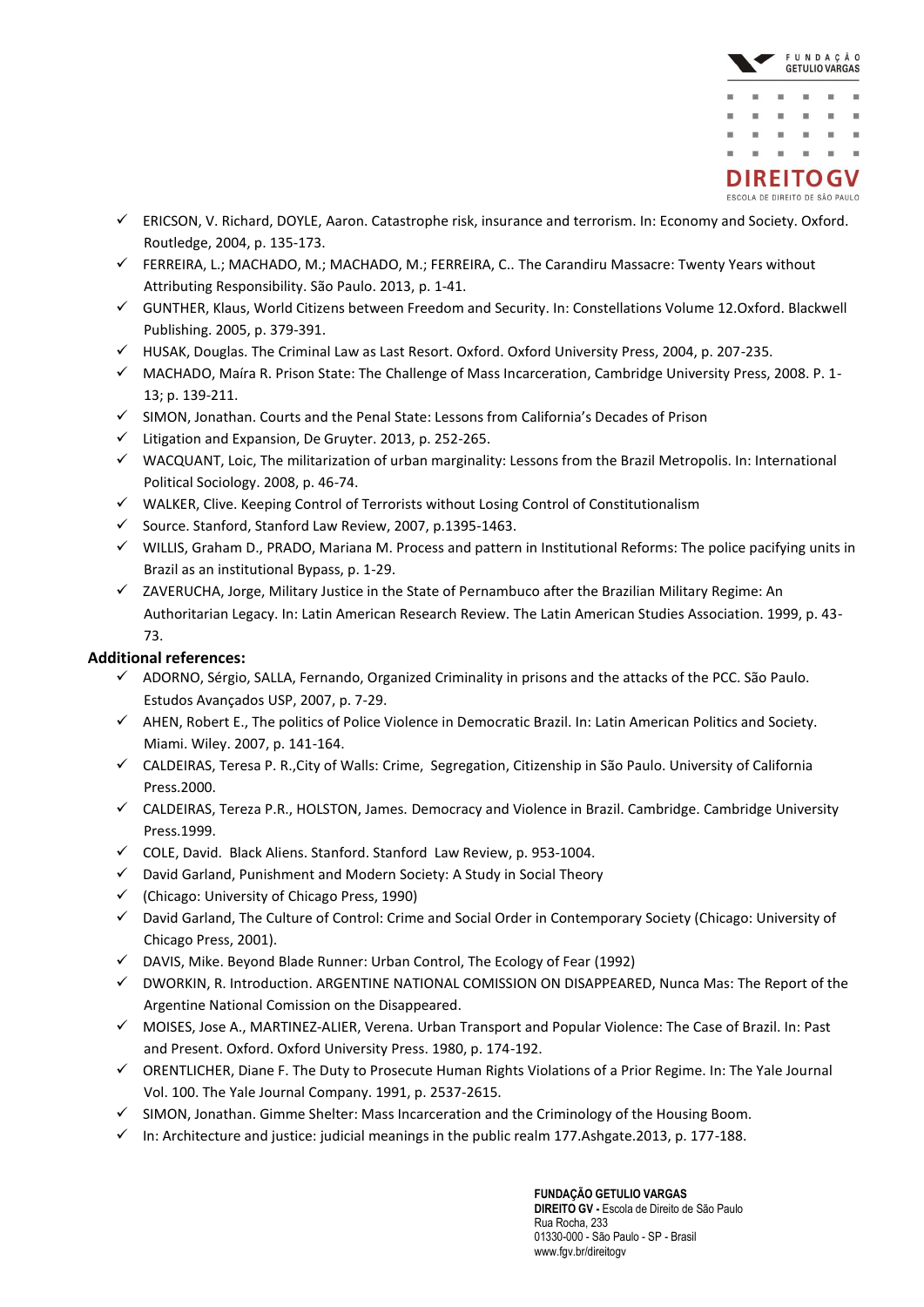

- $\checkmark$  SIMON, Jonathan, Governing through Crime: How the War on Crime Transformed American Democracy and Created a Culture of Fear (New York: Oxford 2007)
- $\checkmark$  SUPREME COURT of the United States, decision on the case: Brown governor of California, vs. Plata..
- Wacquant, Loïc (2009) [Punishing the Poor: The Neoliberal Government of Social Insecurity.](http://www.dukeupress.edu/books.php3?isbn=978-0-8223-4422-3) Durham: Duke University Press.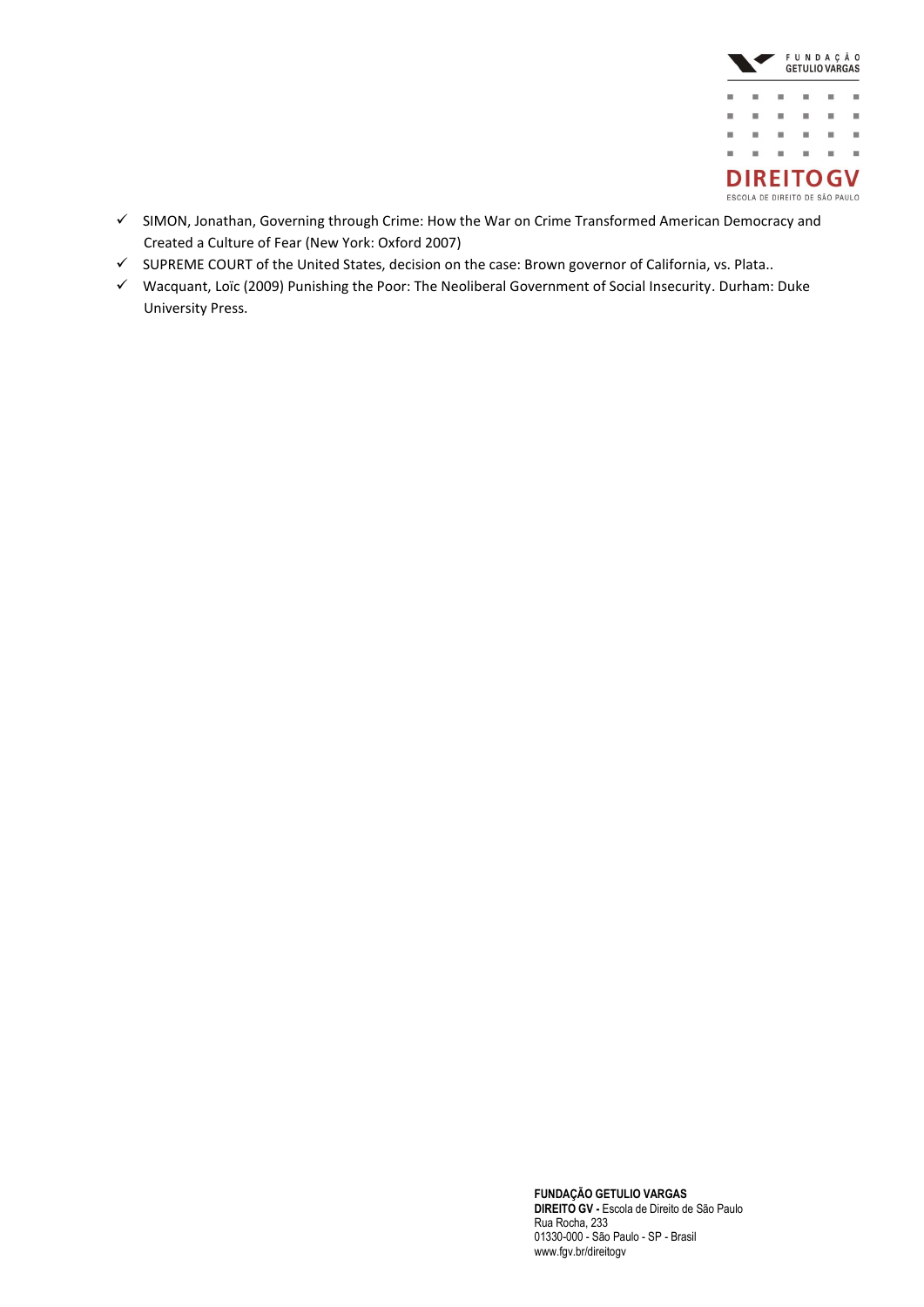

**Course**: Regulation in Brazil: Infrastructure **Professor**: Caio Mario da Silva Pereira Neto **Workload**: 30 hours **Credits**: 2

### **Overview**:

This course will present an overview of the regulatory reform implemented in Brazil in the last 15 years. We will discuss the changes in the role of the State in infrastructure sectors, focusing on the transition from a development model based on state owned enterprises (SOEs) to a model in which the private entities play an important role in implementing and managing infrastructure projects. The course will address different institutional choices in regulatory reform and will present an overview of some of the main changes implemented in Brazil. Also, the classes will discuss the interaction of regulation and competition policy in infrastructures sectors, considering the increasing relevance of antitrust issues in many sectors submitted to regulatory reform. Examples will be drawn from different infrastructure sectors, including telecommunications, oil & gas and railways.

### **References**:

- $\checkmark$  Armando Castelar Pinheiro, "The Brazilian Privatization Experience: what's next?", paper presented at the workshop "Changing nature of business-state relations in Brazil: strategies of foreign and domestic capital", Centre for Brazilian Studies, University of Oxford, January 28, 2002.
- $\checkmark$  Armando Castelar Pinheiro, "Regulatory Reform in Brazilian Infrastructure: Where do We Stand?" in IPEA, Texto para Discussão No. 964, Julho de 2003. pp. 1-14; 23-27.
- $\checkmark$  César Mattos e Paulo Coutinho, "The Brazilian model of telecommunications reform" in Telecommunications Policy 29, 2005 p. 449–458
- $\checkmark$  César Mattos e Paulo Coutinho, "The Brazilian model of telecommunications reform" in Telecommunications Policy 29, 2005 p. 458–466
- $\checkmark$  Ricardo Gorini de Oliveira, "The Brazilian Natural Gas Industry: Regulation Improvements, Impacts and Perspectives for Natural Gas Planning" in 33ºIAEE, Rio de Janeiro, 2010
- $\checkmark$  Fábio Brandão, "The Petrobras Monopoly and the Regulation of Oil Prices in Brazil", in Oxford Institute for Energy Studies, 1998. p. 11-23
- $\checkmark$  Jonathan Wheatley, "Oil & gas: Solutions sought to secret of difficult oil fields", published: May 6 2010 in Financial Times Limited 2010.
- $\checkmark$  Ed Crooks, "Brazil's challenge: fuel for a nation", published: June 28 2010 in Financial Times Limited 2010.
- $\checkmark$  Amy Stillman, "Brazil's fledgling deep-sea oil industry faces up to risks", published: July 19 2010 in Financial Times Limited 2010
- $\checkmark$  Antonio Estache, Andrea Goldstein and Russel Pittman, "Privatization and Regulatory Reform in Brazil: The Case of Freight Railways" in Journal of Industry, Competition and Trade, 2002.
- $\checkmark$  Ronaldo Seroa da Motta e Ajax R.B. Moreira, "Efficiency and Regulation in the Sanitation Sector in Brazil" in IPEA: Texto Para Discussão nº 1059, Rio de Janeiro, 2004. p. 1-5
- $\checkmark$  Elizabeth Farina, "Competition Policy in the Global Context: some issues from a LDC perspective" in Annual Chatham House Competition, 2005.
- $\checkmark$  CADE Practical Guide: The defense of competition in Brazil, CADE & CIEE, 2007, p. 123-155.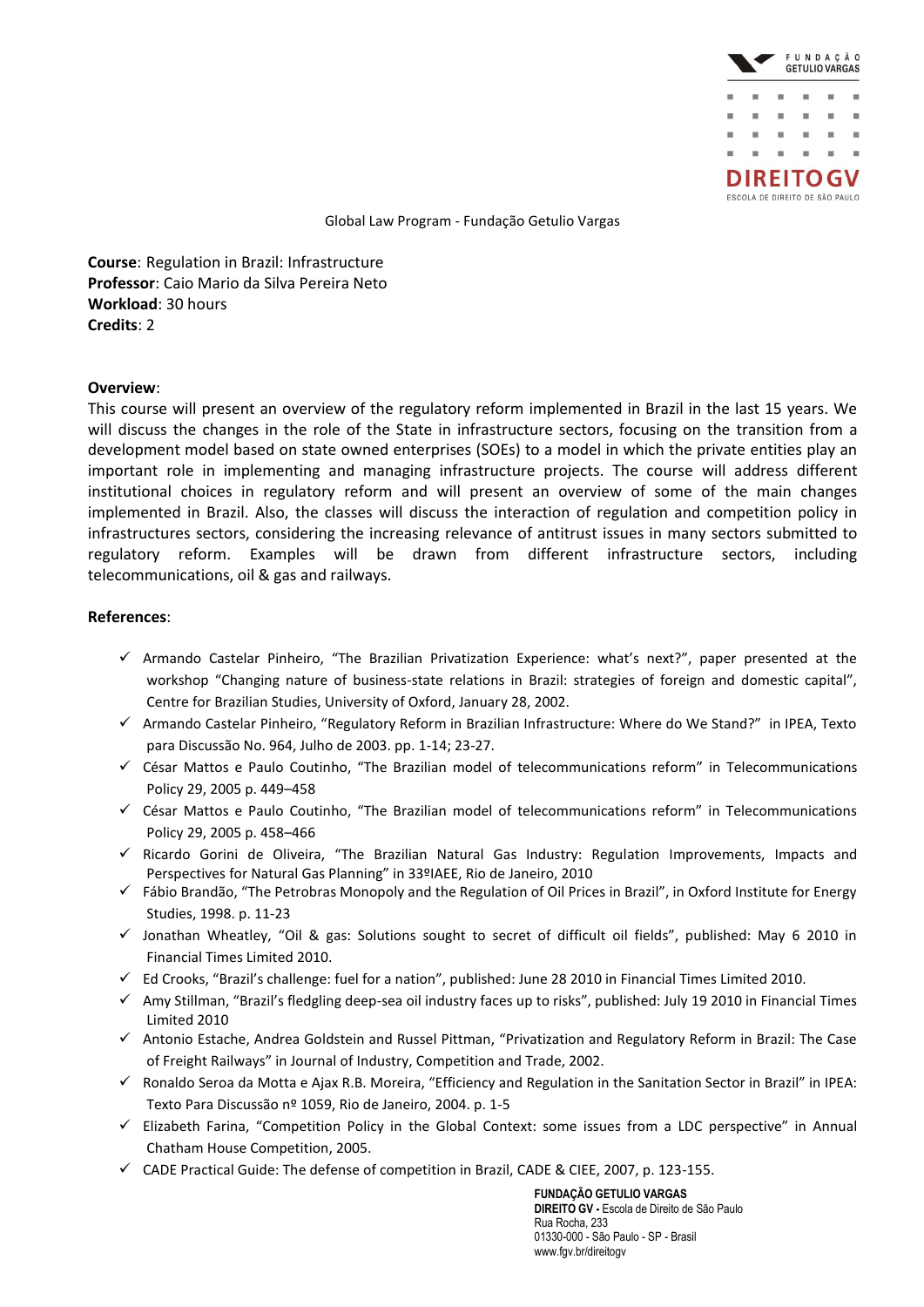

- $\checkmark$  [Competition Law and Policy in Brazil: a Peer Review](http://www.oecd.org/document/26/0,3343,en_2649_34685_45146202_1_1_1_1,00&&en-USS_01DBC.html)–2010, OECD
- $\checkmark$  Claudio Considera & Kélvia Albuquerque, "The Relationship Between Competition Policy and Regulation in the Brazilian Economy" SEAE Working Paper nº 10, august/2001
- $\checkmark$  Merger Control 2009 Brazil GLG, UK
- $\checkmark$  AC 08012.001885/2007-11 (Owens Corning & Saint Gobain; j. July, 23rd, 2008)
- CADE Pactical Guide: The defense of competition in Brazil, CADE & CIEE, 2007, p. 155-171 (Ambev, Nestlé-Garoto and Vale do Rio Doce).
- $\checkmark$  Cartels and Leniency 2008 Brazil, GLG, UK
- Brazil's Leniency Program. Secretariat of Economic Law, Ministry of Justice. February 2008.
- $\checkmark$  The Crushed Rock Cartel Case, sde/mj CADE Practical Guide: The defense of competition in Brazil, CADE & CIEE, 2007, p. 173-176 and 182-185 (crushed rock; civil aviation cartels and vitamins).
- $\checkmark$  Competition Litigation 2009 Brazil, GLG, UK.
- CADE Practical Guide: The defense of competition in Brazil, CADE & CIEE, 2007, p. 179-182 (Microsoft-TBA case)
- $\checkmark$  PA 08012.002474/2008-24 (Case of 630ml Bottles); PA 08000.022579/1997-05 (White Martins-Abuse of Dominance)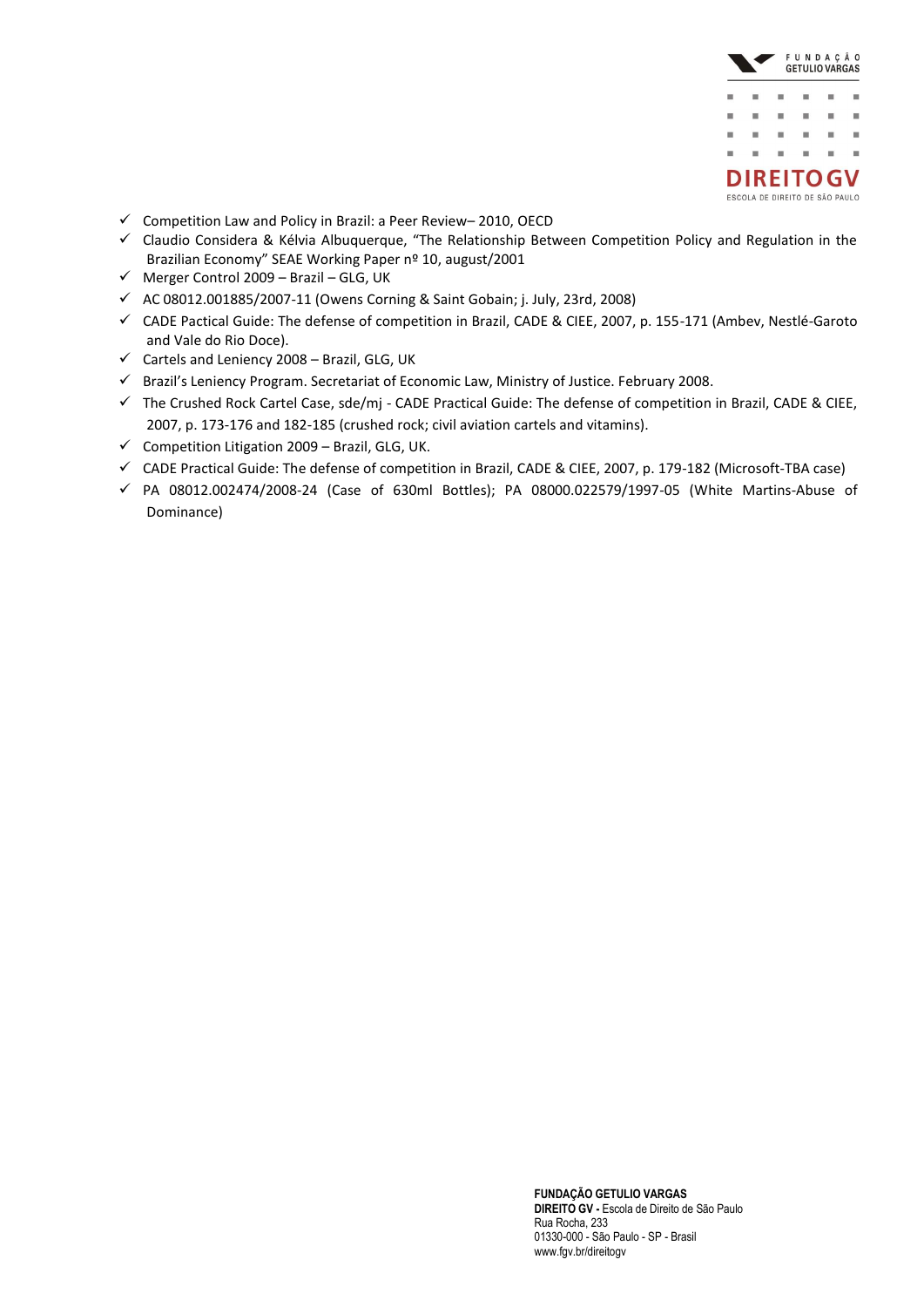

**Course**: Capital and Financial Markets in Brazil **Professor**: Francisco Satiro **Workload**: 30 hours **Credits**: 2

### **Overview**:

The course will provide a through view of some Brazilian capital market aspects, with specific emphasis on secondary markets. After the 2008 global financial crises, the many problems involving derivatives revealed that structured transactions are far from ideal and regulation of risk management and investments should be reconsidered. The course will cover the regulatory structure of the market for derivatives and analyze the present setting for private equity and takeovers in Brazil. The main players and structures, checks and balances and the applied principles will be studied from a Brazilian perspective.

There will be mandatory readings for every class. Socratic and case study methods will be used. Students will be encouraged to comment in class and will be required to make decisions based on the class discussions

### **References**:

- $\checkmark$  Regulatory Dualism as a Development Strategy: Corporate Reform in Brazil, the U.S., and the EU. Ronald J. Gilson; Henry Hansmann; Mariana Pargendler - March 2010
- $\checkmark$  Revista Capital Aberto Ano 7 / nº 73 / September 2009 Why does the BNDES fund companies that would have no difficulty raising money through debenture or equity issues?
- $\checkmark$  Revista Capital Aberto Ano 7 / nº 81 / May 2010 BNDES: a negligent agent? Part I
- $\checkmark$  Revista Capital Aberto Ano 7 / nº 82 / June 2010 BNDES: a negligent agent? Part 2
- $\checkmark$  Control Values and Changes in Corporate Law in Brazil Tatiana Nenova
- Can a Stock Exchange Improve Corporate Behavior? Evidence from Firms' Migration to Premium Listings in Brazil – Antonio Gledson de Carvalho and George G. Pennacchi
- $\checkmark$  Private Benefits of Control: An International Comparison Alexander Dyck and Luigi Zingales
- Crise, inovação e regulação no mercado financeiro considerações sobre a regulamentação do mercado de derivativos de balcão - Otavio Yazbek

ADMINISTRATIVE GOVERNANCE, INSTITUTIONAL DYNAMICS AND INDUSTRIAL FINANCING IN BRAZIL: NEW PARAMETERS, OLD PROBLEMS - Mario G. Schapiro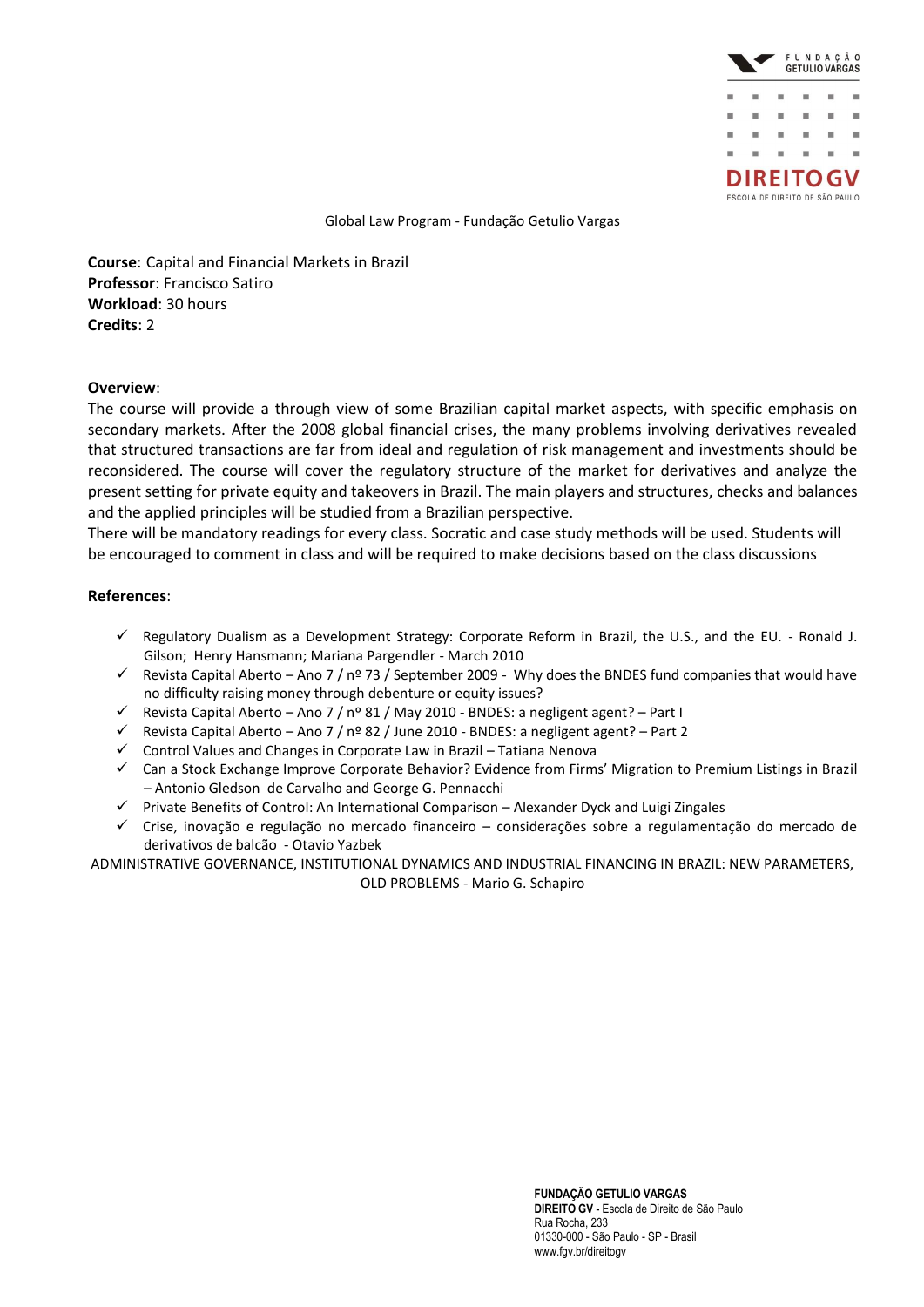

## **Global Law Program Fundação Getulio Vargas DIREITO GV**

# **Syllabus**

### **Visiting Professor – Short Term Courses Spring Semester 2013**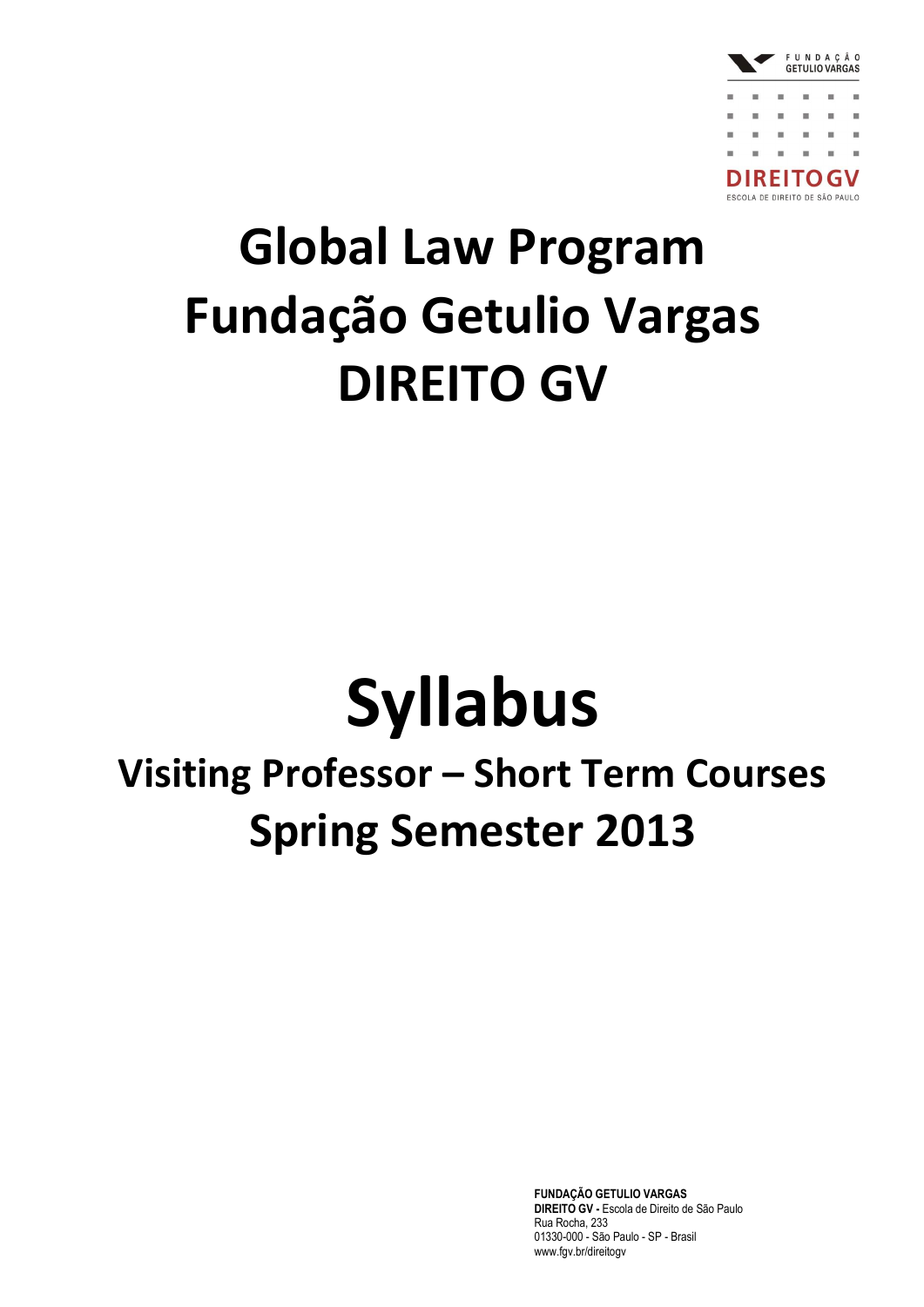

**Course**: Law and Development in Emerging Economies: Comparing India, China, and Brazil **Professor**: Jonathan Burton-Macleod **Workload**: 15 hours **Credits**: 1

### **Overview:**

This course attempts—however presumptuously—to compare and contrast the economic development models of India, China, and Brazil. The study of emerging economies, particularly in relation to one another, is and should be a nuanced one. Most broadly, these three countries share a development model that appropriates and departs from neoliberal prescriptions. In other words, each context exemplifies a qualified embrace of capitalism, one that is intimately connected to existing—and unique—social and political characteristics. The result is that the development model (and political systems) for India, China, and Brazil are incredibly different, even as they are grouped as various iterations under the umbrella of State Capitalism. The course starts with an overview of a history of law and development, but quickly moves to an evaluation of contemporary growth models as decreasingly influenced by international economic forces and institutions, and increasingly influenced by elements of domestic political economy.

To study the avatars of Indian, Chinese, and Brazilian economic development is an exercise in the identification and separation of myth, group-think economics, and nationalist rhetoric. The drivers of growth in the case of India and China lie in the undergrowth of political systems and social realignments. This course is based on a course that I taught in 2012 at Jindal Global Law School, New Delhi. I include the original course description below, because I think the goals for that course translate into the current one. However, two important caveats must be made. First, in the study of emerging economies, the ground is always shifting. Over the past year, Brazil, along with India and China have all experienced worrying downturns in growth. The course will be geared towards analyzing joint, as well as distinctive, reasons for this shared, sharp downturn. Secondly, it is hoped that analyses of Indian and Chinese development models will be brought to bear on the Brazilian economic development experience. Continuing the theme outlined above, Brazil is yet again unique amongst emerging economic models in its reliance on indirect, widespread government ownership through the Brazilian National Development Bank and its investment subsidiaries, as well as its unique attributes in government spending on social programs. Can Brazil's development model and current economic policy be productively compared to that of India and China? How is Brazil posturing itself within the politics of realigning schemes of global governance, and is there any efficacy to the B(R)ICS working as a block to achieve some measure of shared goals?

A significant portion of India's identity, policy, and angst is defined in relation to China. India lags behind China in economic growth and in attracting foreign investment, making Indian economic policy makers uneasy, and sometimes reactionary. With the memory of the 1962 Sino-Indian conflict still painful, India's geopolitics has been built in the shadow of Chinese power. George W. Bush's identification of India as a 'buffer' against China serves only to confirm India's identity in relation to its Chinese 'other'. It is China's ruthlessly efficient autocracy against India's well-meaning, but bumbling democracy.

At least that is how the narrative goes. In reality, the relationship between India and China as Asia's 'rising tigers' is much more complex and nuanced than overbearing stereotypes suggest. It is not to be denied that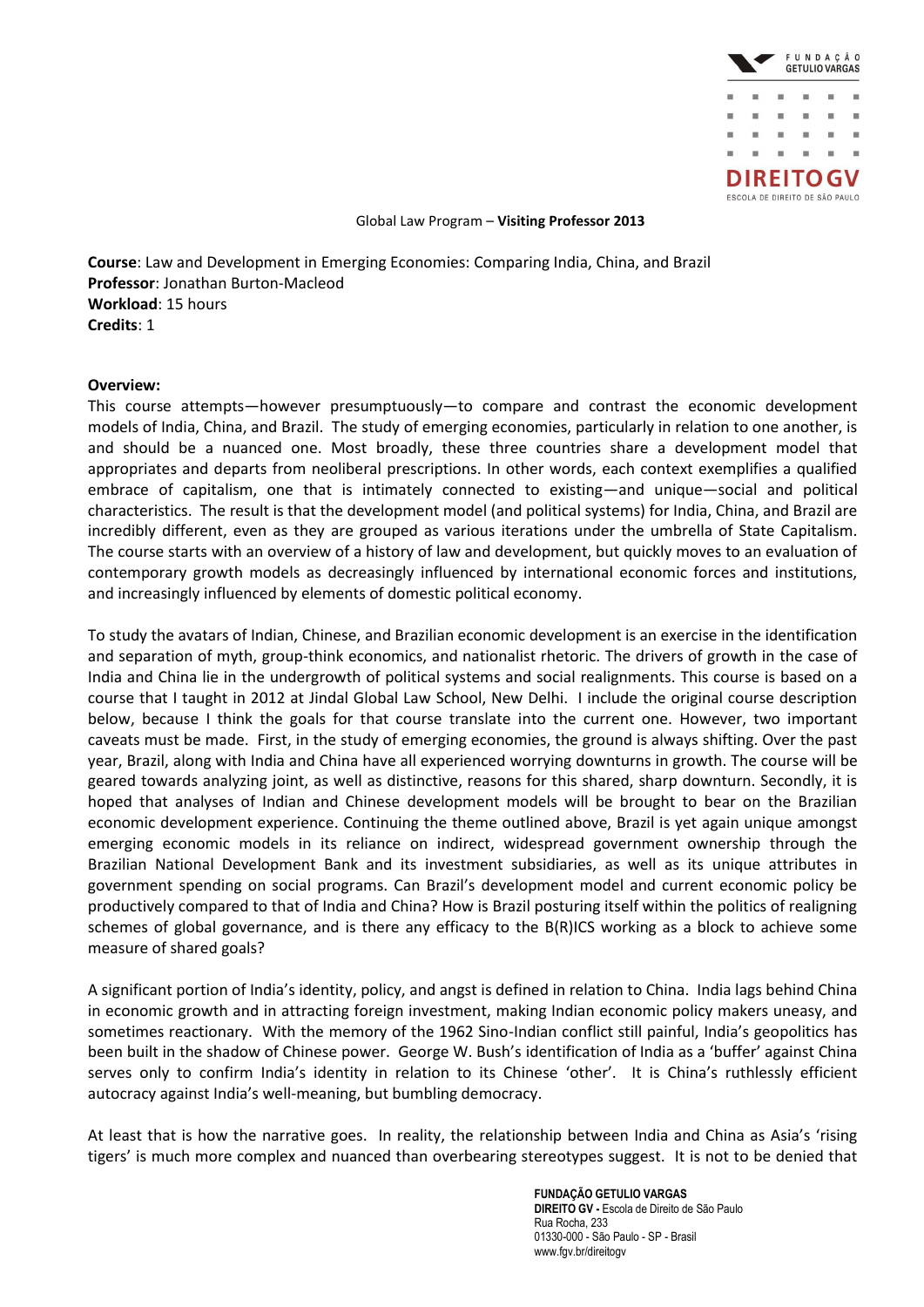

Chinese policy is given considerable notice in India. I recently ran a search that showed 'China' to be one of the most frequent words in Indian print media in articles about foreign investment. As another example, many commentators feel that India's engagement with the trading bloc ASEAN is as much about strategymaking inroads into China's backyard—as it is about economics. There are even indications that India is emerging economically from China's shadow, hosting the fastest growing rates of foreign investment in four of the last five years (update: that have since precipitously declined).

Admittedly, China and India have very different legal, political and economic systems. However, they undeniably still share many of the same concerns because they are at similar stages of economic development. This means that they face similar levels of corruption, similar pressure from the international community, and exist at the edge of social crisis—a crisis that centers around issues of social and political inclusion. It is essential that China and India (and Brazil!) start to be studied together—not in competition with each other.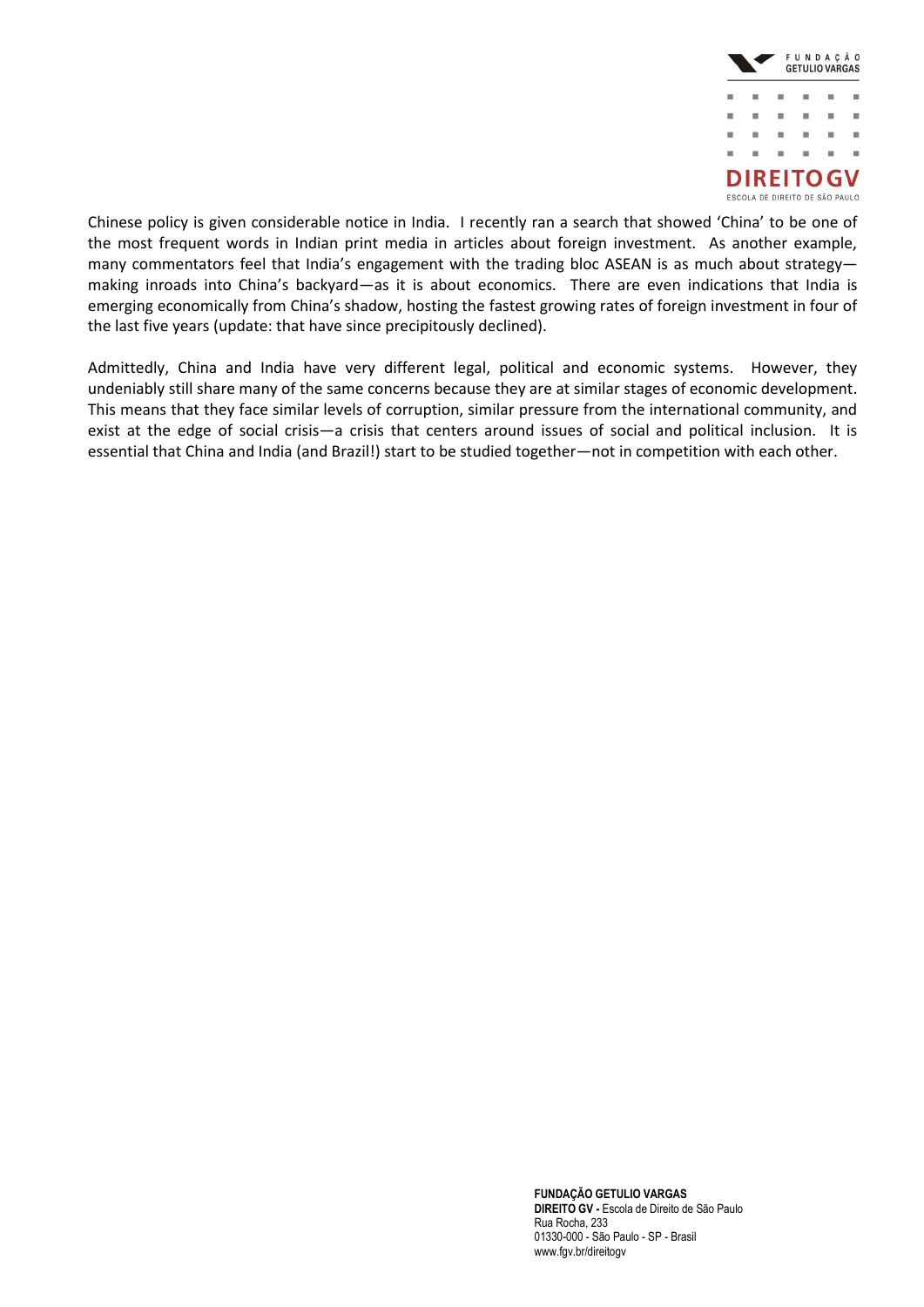

**Course**: Global Anti-Laundering/Countering the Financing of Terrorism System **Professor**: Eduard Ivanov **Workload**: 15 hours **Credits**: 1

### **Overview:**

The global system of international legal regulation of combating money laundering and financing of terrorism is barely 25 years old, but about 200 countries in the world now have AML/CFT legislation, which is largely derived from international agreements, such as the UN Conventions of Vienna and Palermo and FATF Standards. The common core of AML/CFT measures uses not only the criminal law, but also the regulation of relevant businesses and professions in order to combat money laundering and financing of terrorism at every stage. Lawyers, working in government agencies, banks, financial institutions, as well as advocates and notaries should have knowledge of international and national legal regulation of combating money laundering and financing of terrorism, understand role of global regulation and national specific. Russia is an important part of the international AML/CFT system, member of FATF, EAG, MONEYVAL, Egmont Group.

Due to the efforts of the UN and the OECD international system of combating corruption gradually formed. Not only public but also private sector is more and more involved in this process. During last 5 years Russia has enacted legislation to implement provisions of UN and OECD conventions.

The main objective of the proposed course is to familiarize students with norms of international law, norms of Russian and foreign legislation in the field of countering money laundering, terrorist financing and several aspects of countering corruption. They will also receive practical skills of implementation of compliance control in private sector. The target audience is both students of the DIREITO GV and foreign exchange students.

The course is aimed at developing the following knowledge and skills:

- knowledge of norms of international law, FATF- standards in the fields of countering money laundering and terrorist financing;

- overview of the activities of international organizations and groups: UN, OECD, FATF, FSRB's, Egmont Group;

- implementation of international legal norms and standards in the law and judicial practice of different countries;

- typologies of money laundering and financing of terrorism;

- practice of financial investigations in the Financial Intelligence Units;

- practical skills in the application of international legal norms, legislation of the Russian Federation and other countries in the field of prevention of money laundering and terrorist financing;

- exercise of internal control in organizations accomplishing transactions in amounts of money or other property, risk assessment, detection of suspicious transactions.

Methodology. Course based on the method of comparative legal analysis. Students will analyze norms of international law, FATF global standards, regional specific and national specific of legal regulation in Russia, USA, UK and other countries. Important role will play case-study based on the experience of law-enforcement bodies and FIU's from different jurisdictions.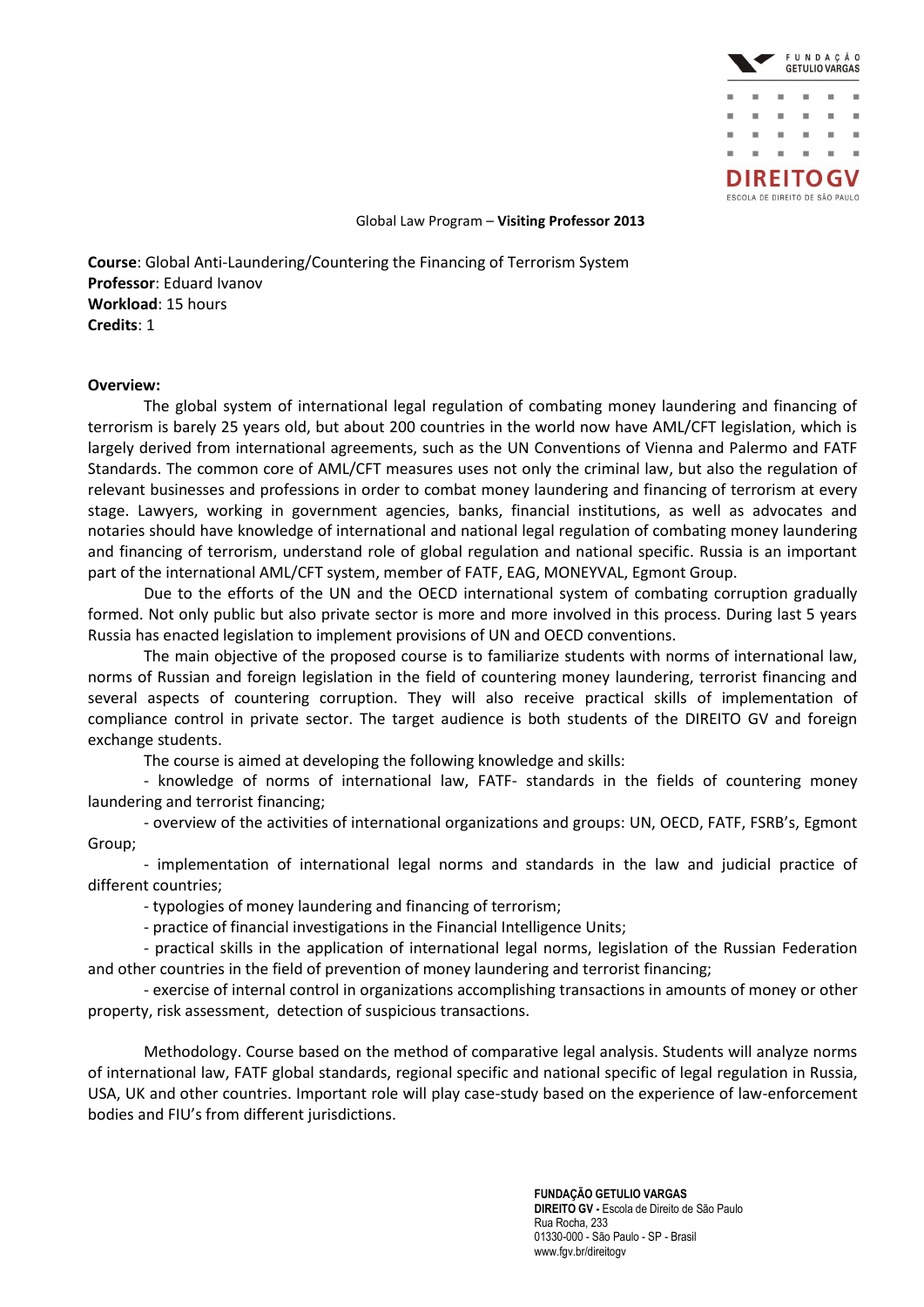

**Course**: Corporate Personhood: The Legal and Economic Significance of Separate Entity Status for **Corporations Professor**: Margaret Blair **Workload**: 15 hours **Credits**: 1

### **Overview:**

This course would examine the evolution of legal rules in Europe and the Americas since the Renaissance by which corporations came to have a legal status that made them "persons" in the eyes of the law. We will consider the economic functions that "legal personhood" serves; how these functions have changed over time; how the law in various countries and legal systems serves this function; and the political problems that arise under different legal systems as a consequence of designating corporations as "persons." In particular, at the end of the course, we will examine how the U.S. Constitution has been interpreted over time to provide Constitutional protections to corporations, and will consider how similar questions have been dealt which in other legal systems.

Corporations, especially large, publicly-traded corporations, are incredibly important institutions in modern capitalist economies, in part because corporations are able to accumulate and deploy massive amounts of resources for productive (and sometimes destructive!) activity. Corporate law makes this possible by creating a separate legal entity when each corporation is formed. That legal entity can buy, sell, and hold property in its own name (separate from the property of the individuals who organize the corporation), and the entity can exist indefinitely, even as its organizers, managers, directors, employees, or shareholders come and go. This course is designed to explore some of the legal and economic implications of the fact that corporations are treated by the law as separate legal "persons." These implications include the fact that corporations are selfgoverned enclaves or islands of central planning within seas of markets; that a corporation can take on a "persona" that distinguishes it from any of its shareholders, managers, or employees, which helps it accumulate intangible assets such as brand and reputation; that corporate assets are "locked-in" and cannot be removed by shareholders or employees without an act by the board of directors; that corporations are taxed separately from their investors or employees; that shareholders have limited liability; and that corporate management can set up numerous separate corporations all controlled by one large parent company in order to avoid taxes or insulate some assets from risks associated with other assets.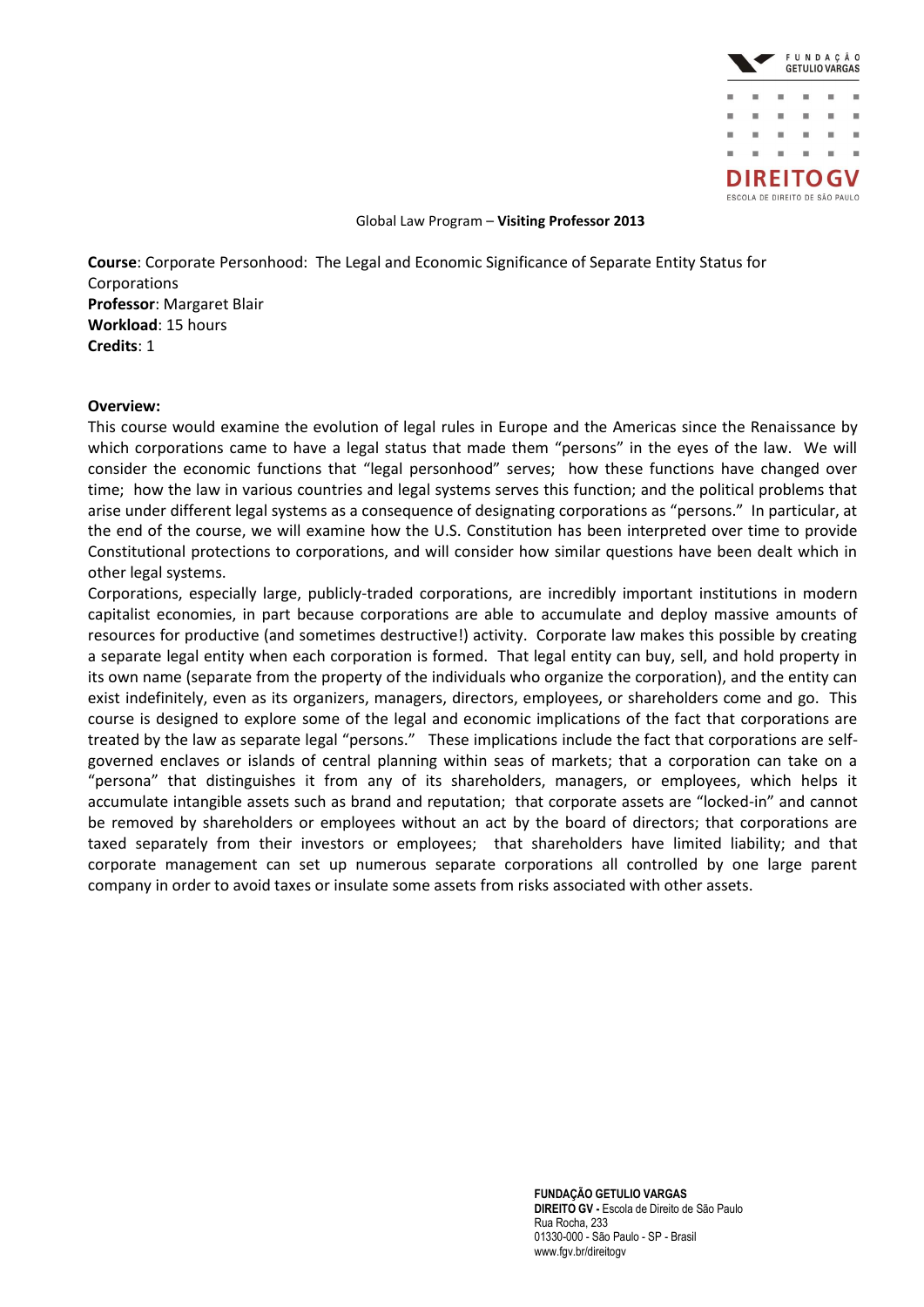

**Course**: International Business Law **Professor**: Prof. Dr. Zeynep Derya TARMAN **Workload**: 15 hours **Credits**: 1

### **Overview:**

This course is an introduction to International Business Law and the legal systems of various countries. Students who are businesspersons, managers, lawyers, accountants or other internationally-oriented professionals will learn how firms' doing business between more than 185 countries are governed and regulated.

The module examines the key aspects of conflicts of laws principles, as they apply in the context of litigation concerning commercial matters. It has to be ascertained in which country's courts an international dispute can be brought or whether an alternative dispute resolution could be taken into account. After this question has been settled, the module then moves to a consideration of the choice of law process, and of the rules by which a Turkish court will determine the applicable law of a contract, or of other commercial transactions including international sales. Current developments in this field of law will be examined at a European level as well as a global level. The module will have an emphasis on the practical problems which arise in the international commercial arena.

The course will be taught through a combination of lectures and discussions. The contribution of the students through class participation will be highly encouraged. Giving the students an opportunity to analyze actual problems makes learning the techniques and concepts easier and more satisfying. Therefore problem-based learning is used as teaching method which requires students' active participation.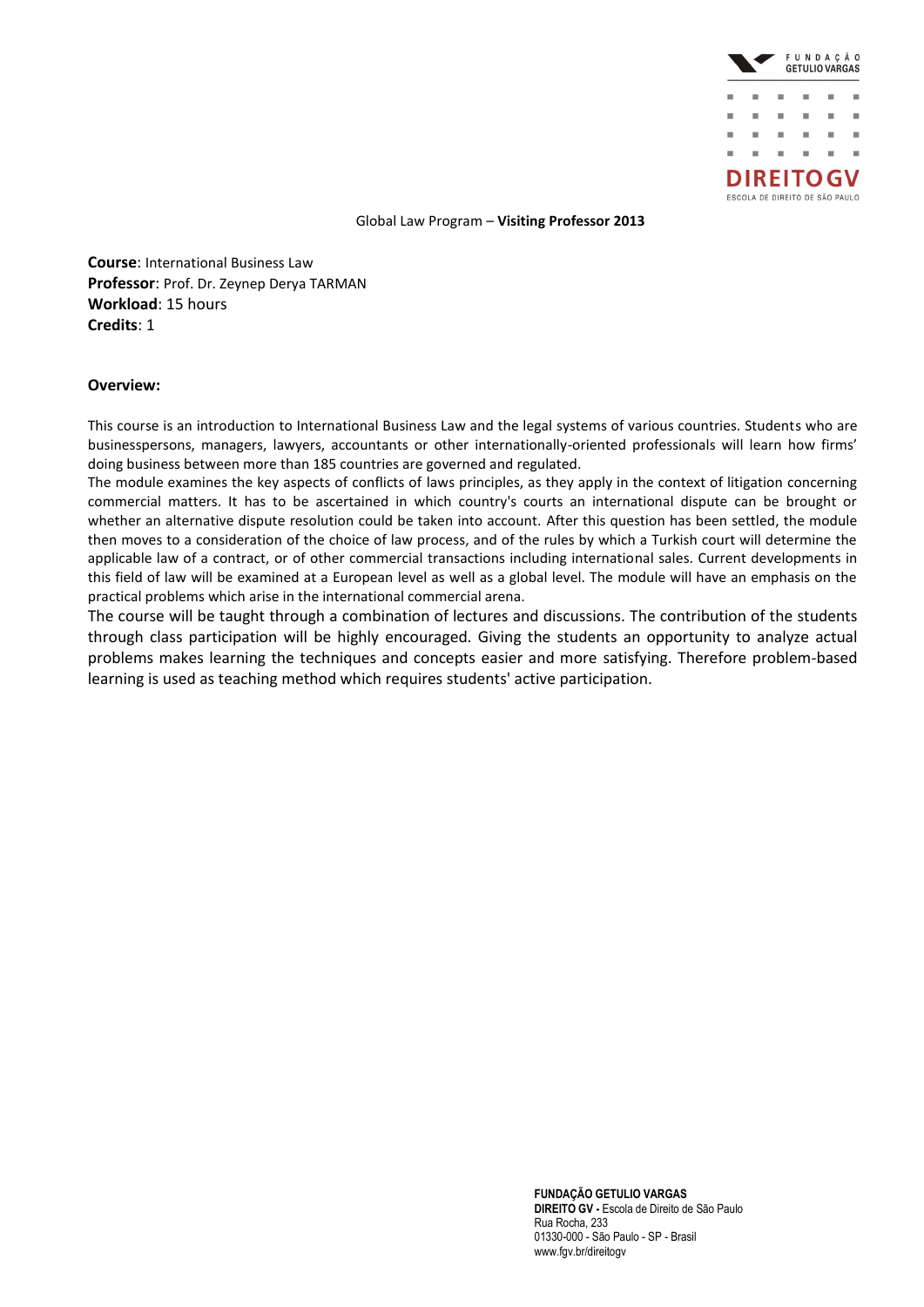

**Course**: International and European Union Development Law **Professor**: Cristina Barenttini **Workload**: 15 hours **Credits**: 1

### **Overview:**

This course is intended to offer an overview on the growth and strengthening of development law, from the point of view of international organizations and more specifically the European Union.

It starts with attempting to ascertain a legal definition of human rights and following up the gradual recognition of human rights in history, from ancient times to our days. Specific attention is devoted to the recently affirmed 3rd and 4th generation rights, such as right to development, peace, self-determination of peoples, water, clean environment…

The United Nations' approach is taken into consideration, with the Universal Declaration of Human Rights, the Geneva Convention on the Status of Refugees and the UN System for the Protection of Human Rights. The most relevant international regional systems for the protection of human rights in the world are also addressed.

Coming to Europe, the course looks at the Conventions by the Council of Europe, then concentrating on European Union immigration and asylum law and policies, up to the creation of the Common European Asylum System, highlighting strongpoints and critical aspects. The core of the course analyses the key instruments of EU policies on immigration and asylum - discussing the steps towards common policies as well as the most relevant programmes, resolutions, strategic plans and regulations, up to the European Agreement on Immigration and Asylum and the Lisbon Treaty, which makes the European Charter of Fundamental Rights binding – as well as the EU directives on minimum standards for the reception of asylum seekers, trafficking in human beings, qualification as refugees, asylum procedures and returning illegally staying third country nationals.

The final part of the course deals with the European Union's development policy. The growing commitment of the EU in this field, as well as its weaknesses, are discussed with reference to EU support to fair trade and other means for development, to regional and local cooperation programmes and partnerships between the EU and developing countries, and to the new "Energising Development" initiative.

The course aims at offering international students an insight into what stands behind the general concept of "development": the equal right to development for all human beings, and therefore the protection of human rights even in their most recent meanings, the protection of immigrants and asylum seekers, the possible instruments and ways for supporting and enhancing social and economic development on a global scale.

Students will therefore be introduced to the main legal instruments and policies adopted by international organizations, and especially the European Union, towards this scope. They will also be encouraged to work together in mixed international groups discussing relevant documents and case law, in order to strengthen their capability of facing issues from a practical point of view as well as their spirit of collaboration and mutual respect, which is at the basis of any attempt for peace and development.